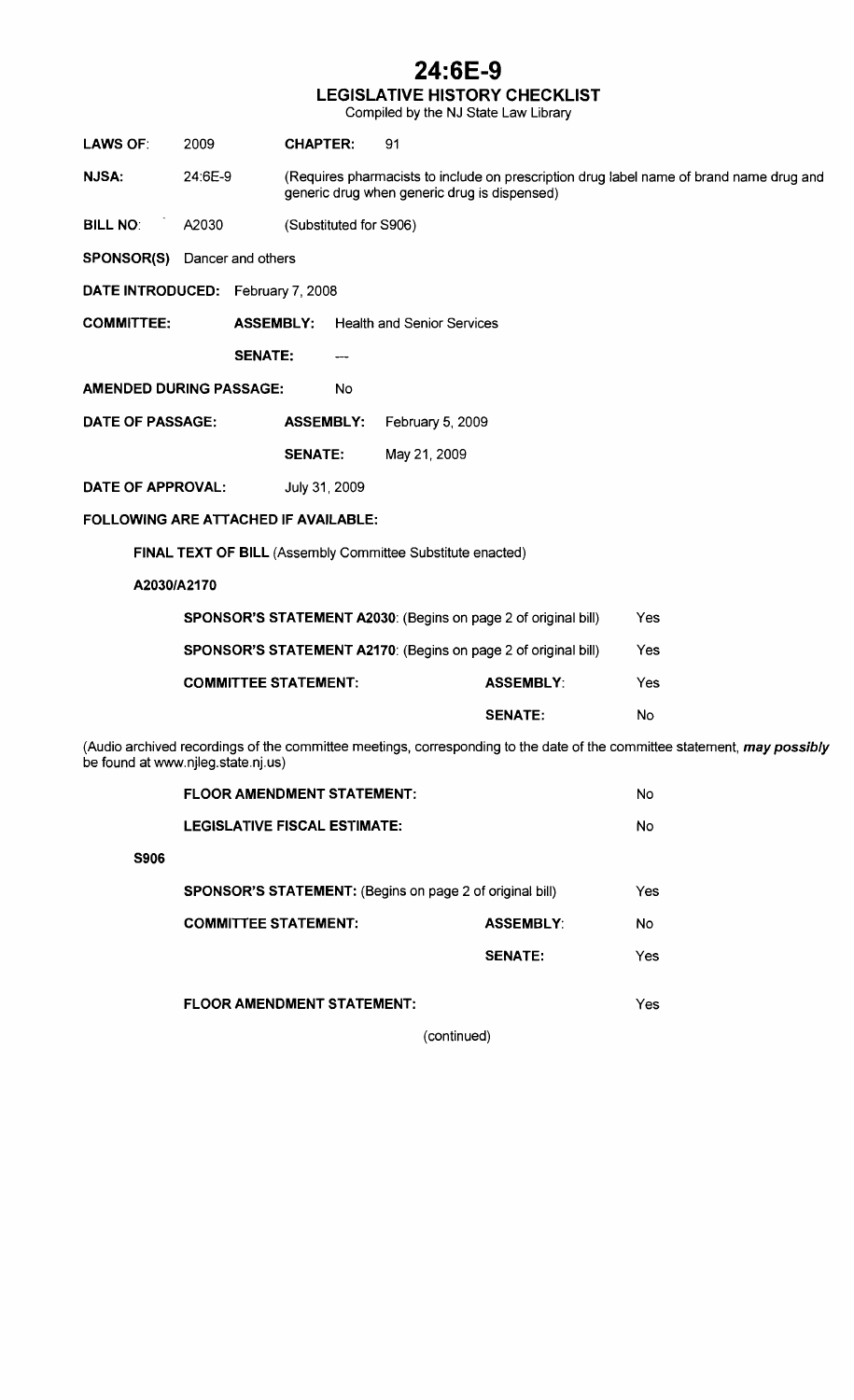| <b>LEGISLATIVE FISCAL ESTIMATE:</b>                                                                                                                                                                 | No |
|-----------------------------------------------------------------------------------------------------------------------------------------------------------------------------------------------------|----|
| <b>VETO MESSAGE:</b>                                                                                                                                                                                | No |
| <b>GOVERNOR'S PRESS RELEASE ON SIGNING:</b>                                                                                                                                                         | No |
| <b>FOLLOWING WERE PRINTED:</b><br>To check for circulating copies, contact New Jersey State Government<br>Publications at the State Library (609) 278-2640 ext.103 or mailto:refdesk@njstatelib.org |    |
| <b>REPORTS:</b>                                                                                                                                                                                     | No |
| <b>HEARINGS:</b>                                                                                                                                                                                    | No |
| <b>NEWSPAPER ARTICLES:</b>                                                                                                                                                                          | No |

LAW/IS 5/6/10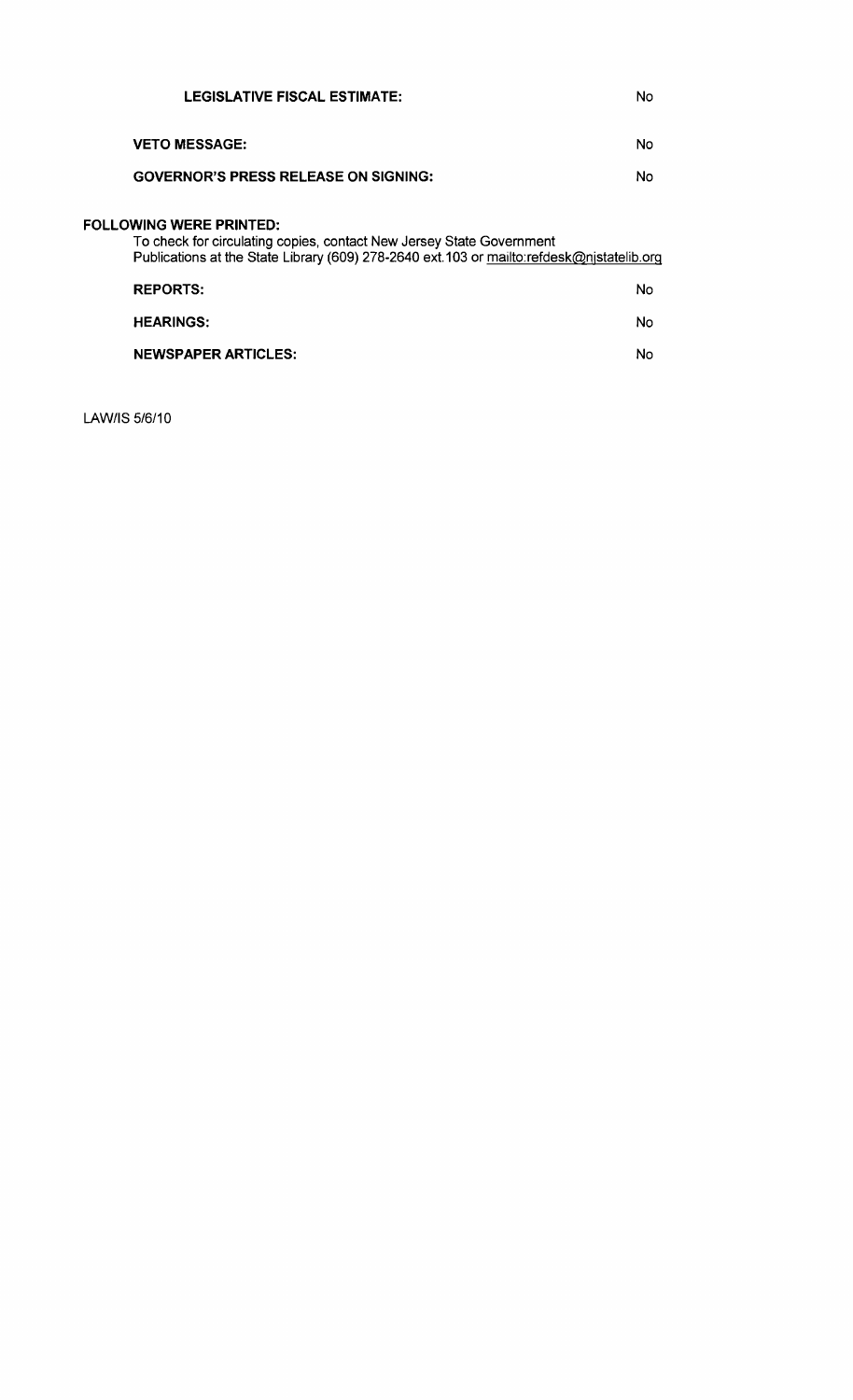# ASSEMBLY COMMITTEE SUBSTITUTE FOR **ASSEMBLY, Nos. 2030 and 2170 STATE OF NEW JERSEY**

# **213th LEGISLATURE**

ADOPTED DECEMBER 8, 2008

Sponsored by: Assemblyman RONALD S. DANCER District 30 (Burlington, Mercer, Monmouth and Ocean) Assemblyman JOHN E. ROONEY District 39 (Bergen) Assemblyman ERIC MUNOZ District 21 (Essex, Morris, Somerset and Union)

Co-Sponsored by: Senators Singer, Bateman, Weinberg and Ruiz

#### **SYNOPSIS**

Requires pharmacists to include on prescription drug label name of brand name drug and generic drug when generic drug is dispensed.

#### CURRENT VERSION OF TEXT

Substitute as adopted by the Assembly Health and Senior Services Committee.



(Sponsorship Updated As Of: 5/22/2009)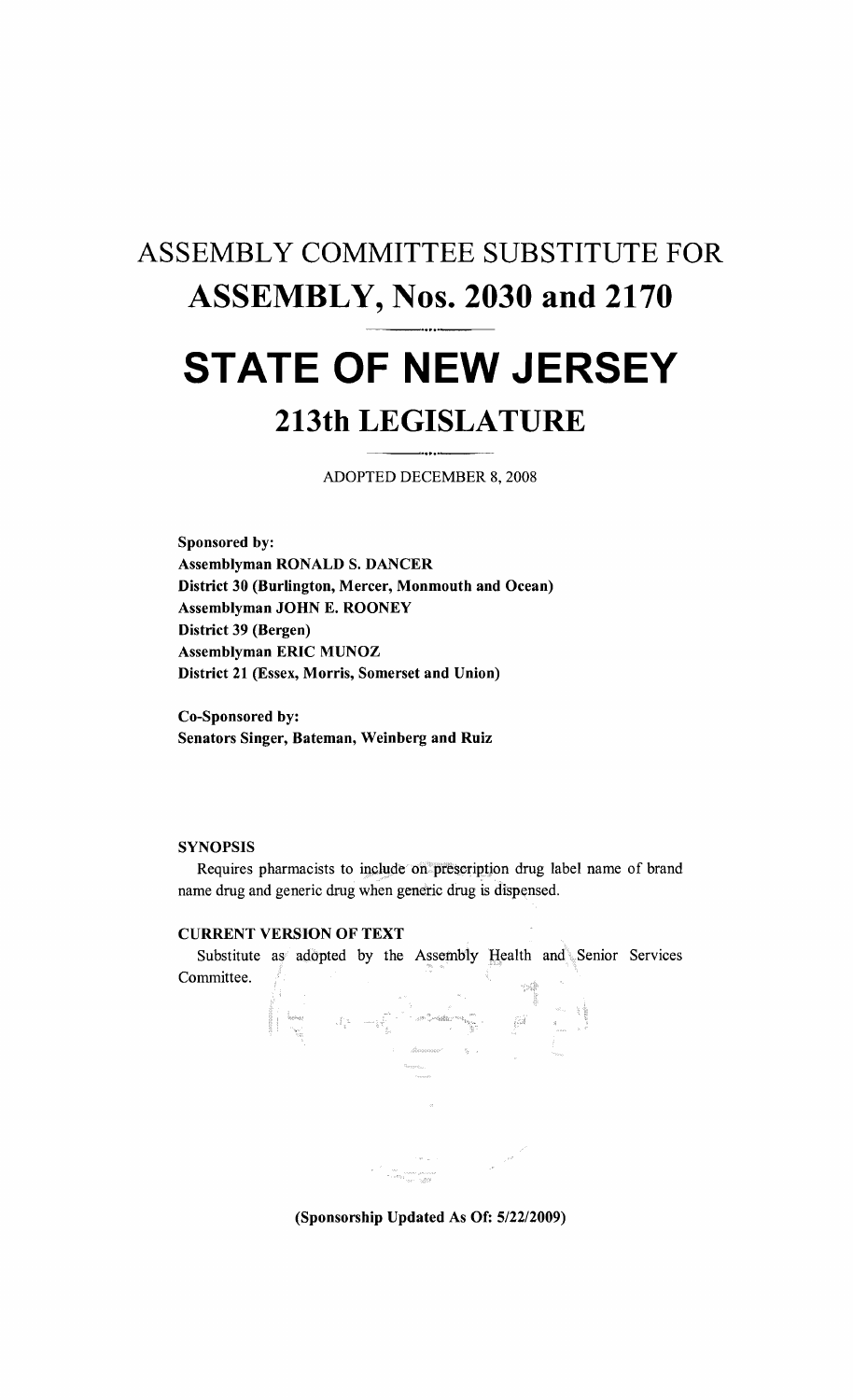1 AN ACT concerning the dispensing of generic drugs and amending 2 P.L.I977, c.240. 3 4 **BE IT ENACTED** by the Senate and General Assembly of the State 5 of New Jersey: 6 7 1. Section 10 of P.L.I977, c.240 (C.24:6E-9) is amended to 8 read as follows: 9 10. If a nonbrand name drug product is dispensed, the 10 pharmacist shall include on the label of such drug product 11 dispensed pursuant to a prescription, the [established] name [or the 12 name] of the [manufacturer, except where the prescriber indicates 13 to the contrary on the prescription] brand name drug and the name 14 of the generic drug. The information required pursuant to this 15 section shall be in the following form, with the generic name and 16 brand name inserted as appropriate: "------- Generic for -------". 17 (cf: P.L.I977, c.240, c.IO) 18 19 2. This act shall take effect on the 180th day after the date of 20 enactment.

EXPLANATION - Matter enclosed in bold-faced brackets  $\lbrack$  thus  $\rbrack$  in the above bill is not enacted and is intended to be omitted in the law.

Matter underlined thus is new matter.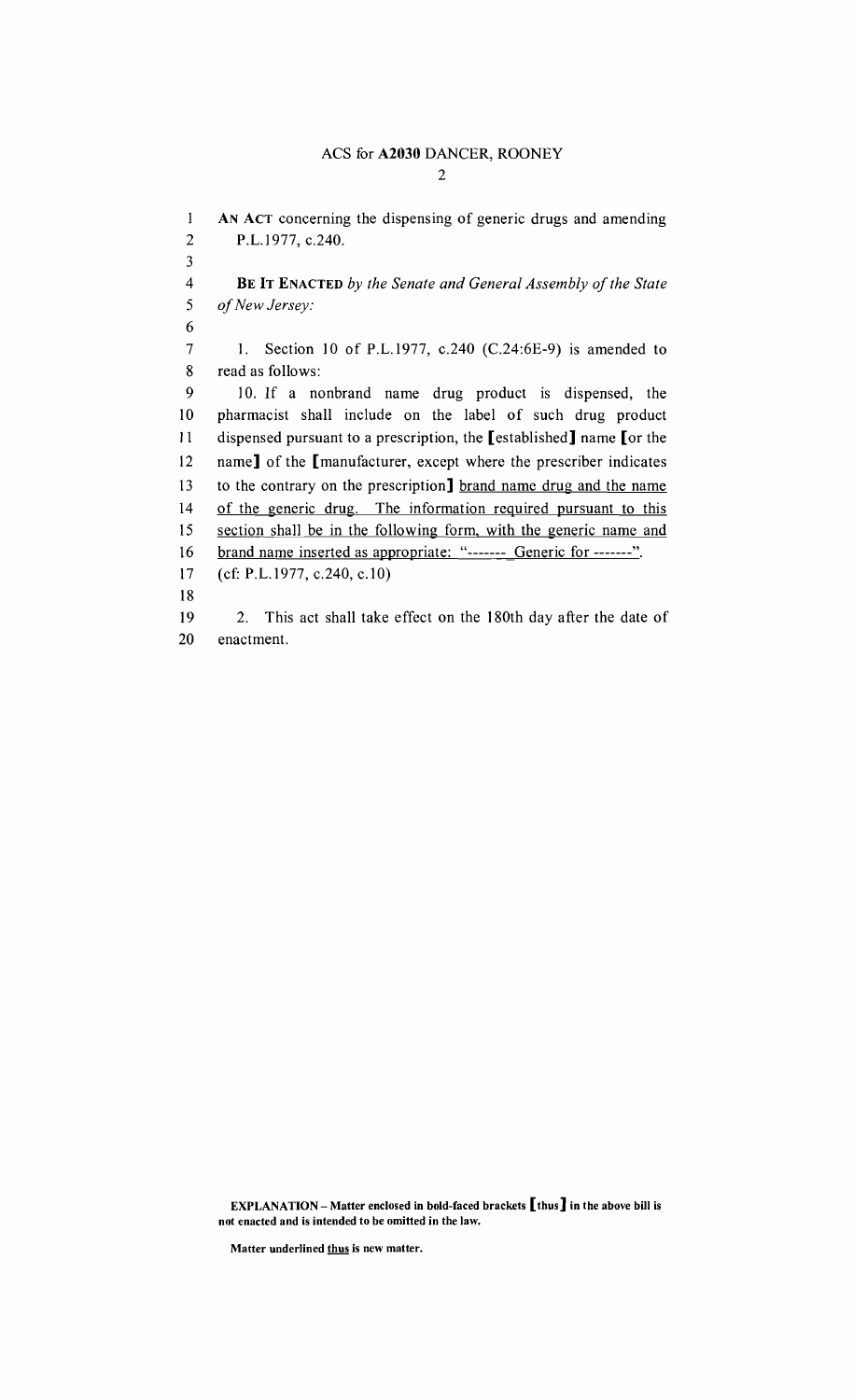#### A2030 DANCER 2

1 AN ACT concerning substitution of nonbrand name drugs and 2 amending P.L.1977, c.240. 3 4 BE IT ENACTED by the Senate and General Assembly of the State *5 ofNew Jersey:*  6 7 1. Section 10 of P.L.1977, c.240 (C.24:6E-9) is amended to read 8 as follows: 9 10. If a nonbrand name drug product is dispensed, the 10 pharmacist shall: 11 a. include on the label of such drug product dispensed pursuant 12 to a prescription, the established name or the name of the 13 manufacturer, except where the prescriber indicates to the contrary 14 on the prescription; and 15 b. orally notify the consumer that the prescribed medication 16 has been substituted and provide the reason for the substitution. 17 (cf: P.L.1977, c.240, s.lO) 18 19 2. This act shall take effect on the 60th day after the date of 20 enactment. 21 22 23 SPONSOR'S STATEMENT 24 25 This bill requires pharmacists to orally notify consumers when 26 generic drugs are substituted for prescribed brand name drugs. 27 Currently, under section 8 of P.L.1977, c.240 (C.24:6E-7), unless 28 the physician or other authorized prescriber explicitly states that 29 there shall be no substitution when transmitting an oral prescription 30 or, in the case of a written prescription, indicates that there shall be 31 no substitution by initialing the prescription blank next to "do not 32 substitute," a generic drug product must be dispensed by a 33 pharmacist if the generic drug product reflects a lower cost to the 34 consumer. 35 The provisions of this bill will insure that consumers are aware 36 when a generic drug has been substituted for a brand name drug.

EXPLANATION - Matter enclosed in bold-faced brackets  $\llbracket$  thus  $\rrbracket$  in the above bill is not enacted and is intended to be omitted in the law.

Matter underlined thus is new matter.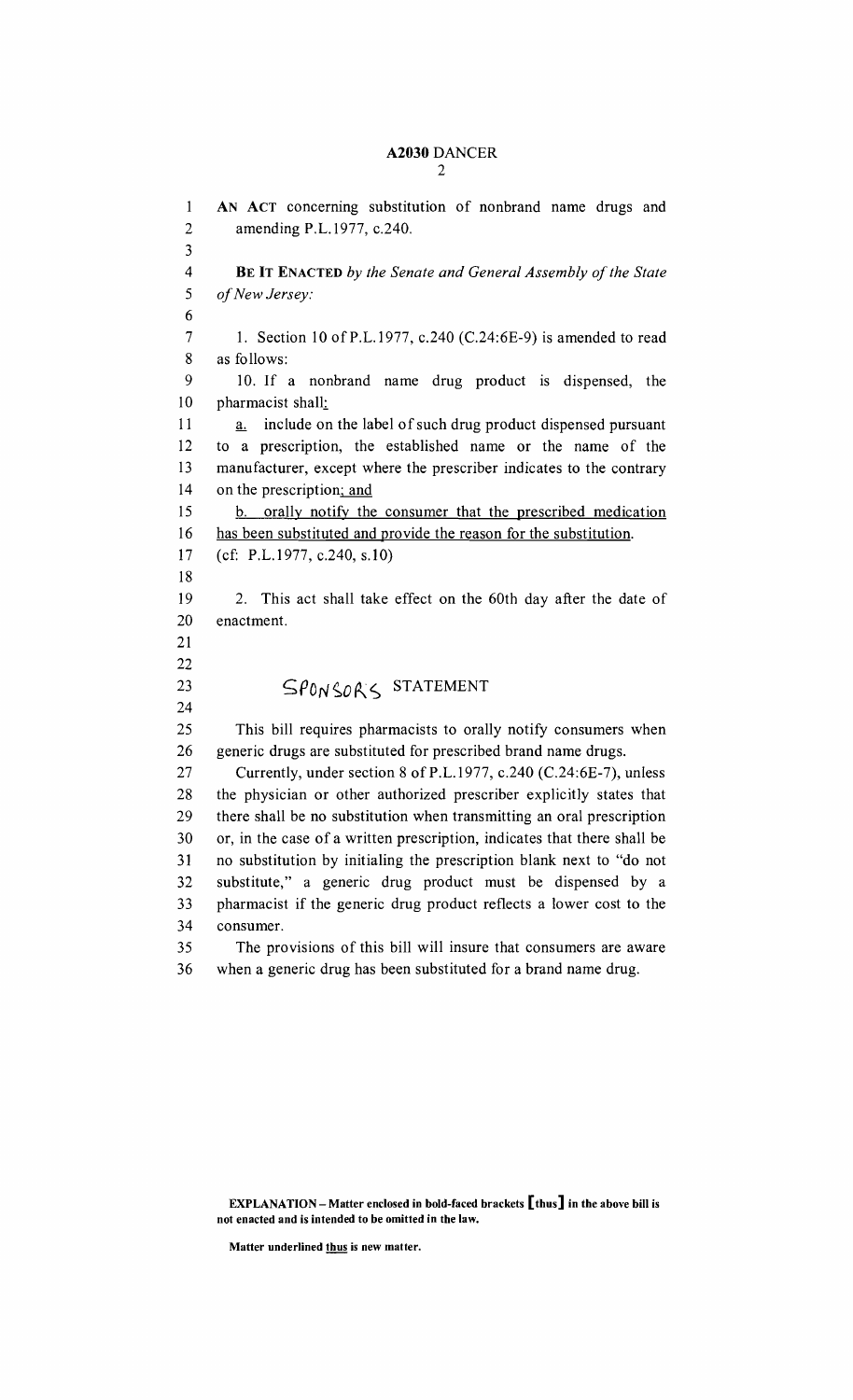#### A2170 ROONEY 2

1 AN ACT concerning prescription drug container labels and 2 supplementing P.L.2003, c.280 (C.45:14-40 et seq.). 3 4 **BE IT ENACTED** by the Senate and General Assembly of the State 5 *ofNew Jersey:*  6 7 1. The New Jersey State Board of Pharmacy shall require that 8 the label affixed to the container in which a prescription drug is 9 dispensed bear the brand name of the prescribed drug. If a generic 10 product has been substituted for the brand name, the label shall bear 11 the generic name of the product dispensed as well, unless the 12 prescriber states otherwise on the original written prescription. 13 14 2. The Board of Pharmacy in the Division of Consumer Affairs 15 in the Department of Law and Public Safety, pursuant to the 16 "Administrative Procedure Act," P.L.1968, cAlO (C.52:14B-l et 17 seq.), shall adopt rules and regulations to effectuate the purposes of 18 this act. 19 20 3. This act shall take effect on the 180th day following 21 enactment, except that the New Jersey State Board of Pharmacy 22 may take such anticipatory administrative action in advance as shall 23 be necessary for the implementation of the act. 24 25 26  $SPONSORS$  STATEMENT 27 28 This bill requires that all prescription drug labels bear the brand 29 name of the prescribed drug as well as the name of any generic drug 30 substituted for the brand name drug, unless the prescriber states 31 otherwise on the original written prescription. 32 The purpose of the bill is to provide information that may be 33 beneficial to consumers in clarifying any confusion that might 34 possibly arise as to the identity of the medication which was 35 prescribed and the medication being dispensed. 36 The bill takes effect on the 180th day fo llowing enactment, but 37 authorizes the State Board of Pharmacy to take anticipatory 38 administrative action in advance as necessary for its 39 implementation.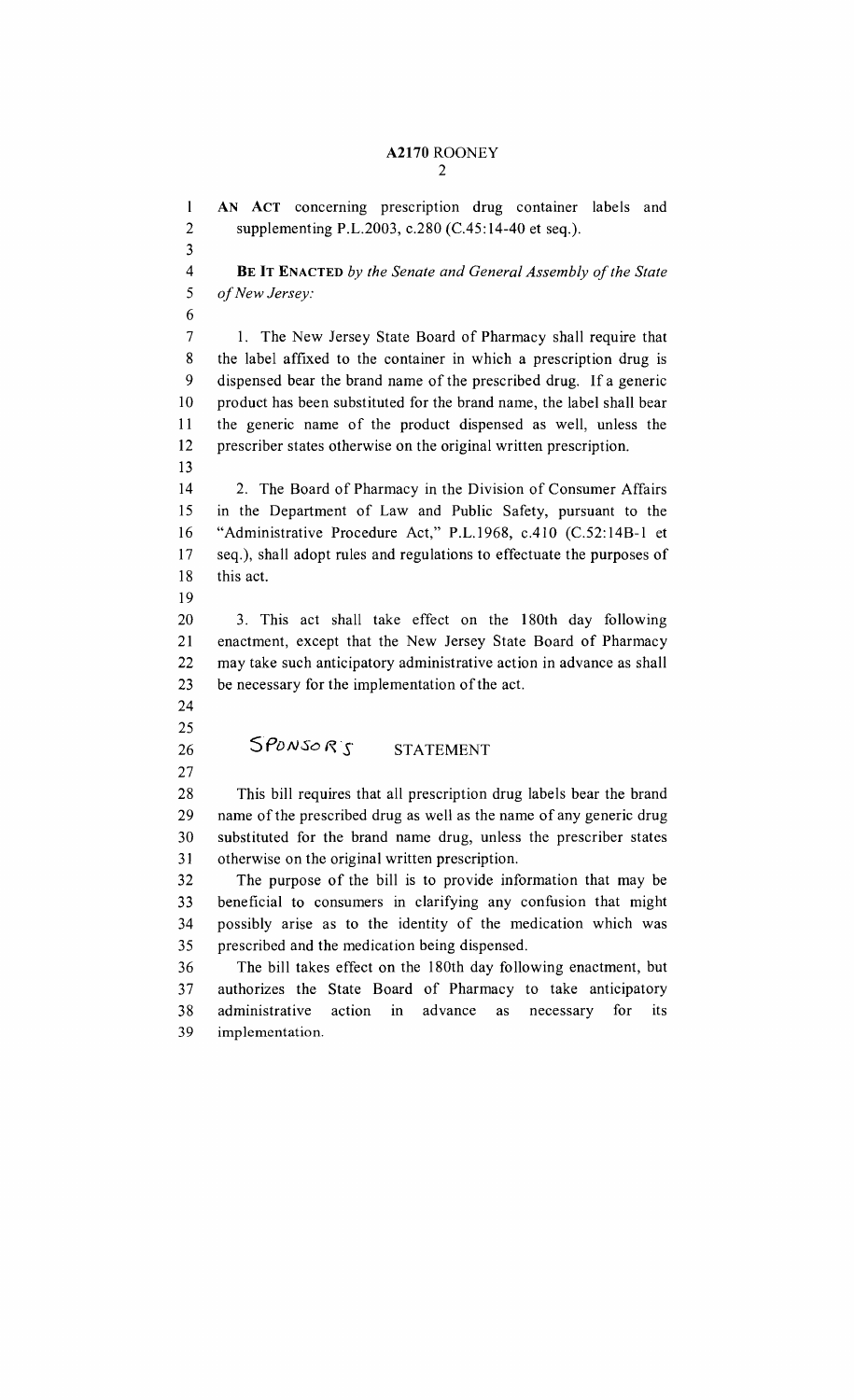#### **ASSEMBLY HEALTH AND SENIOR SERVICES COMMITTEE**

#### **STATEMENT TO**

### **ASSEMBLY COMMITTEE SUBSTITUTE FOR ASSEMBLY, Nos. 2030 and 2170**

# **STATE OF NEW JERSEY**

#### DATED: DECEMBER 8, 2008

The Assembly Health and Senior Services Committee reports favorably an Assembly Committee Substitute for Assembly Bill Nos. 2030 and 2170.

This committee substitute requires pharmacists to include the name of the brand name drug and the name of the generic drug on the label of each generic drug product dispensed pursuant to a prescription. The information is to be in the following form, with the generic name and brand name inserted as appropriate: "------Generic for ------".

The provisions of this substitute will ensure that consumers are made aware of the brand name drug when a generic drug product is dispensed, whether the generic product has been substituted for a brand name drug or the prescription was written for the generic product.

The substitute takes effect on the 180th day after enactment.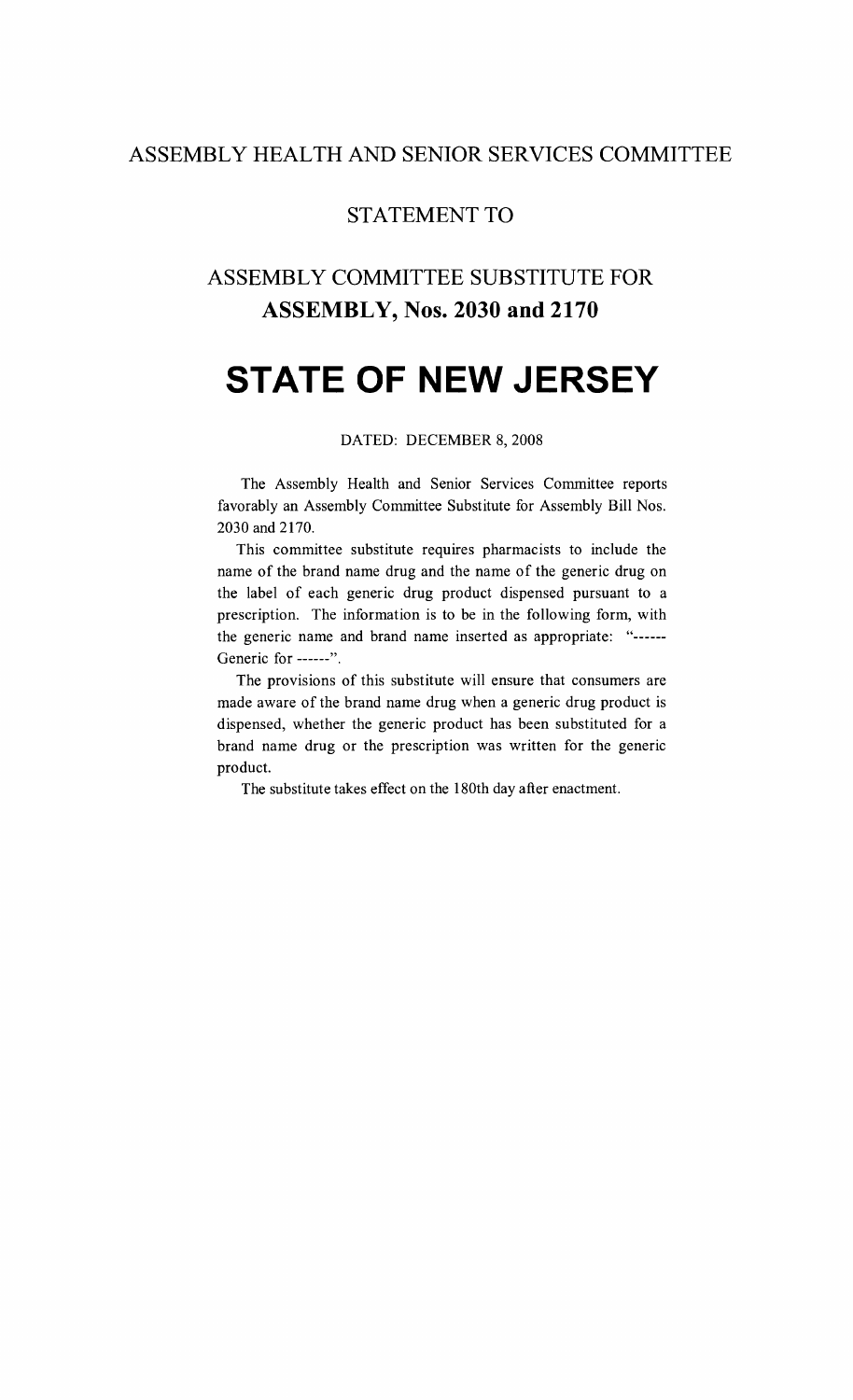#### S906 SINGER, BATEMAN 2

1 AN ACT concerning substitution of nonbrand name drugs and 2 amending P.L.1977, c.240. 3 4 BE IT ENACTED *by the Senate and General Assembly of the State*  5 *ofNew Jersey:*  6 7 1. Section 10 of P.L.1977, c.240 (C.24:6E-9) is amended to 8 read as follows: 9 10. If a nonbrand name drug product is dispensed, the 10 pharmacist shall: 11 a. include on the label of such drug product dispensed pursuant to 12 a prescription, the established name or the name of the 13 manufacturer, except where the prescriber indicates to the contrary 14 on the prescription; and 15 b. orally notify the consumer that the prescribed medication has 16 been substituted and provide the reason for the substitution. 17 (cf: P.L.1997, c.240, s.10) 18 19 2. This act shall take effect on the 60th day after the date of 20 enactment. 21 22 23  $SPON\left\{vR\right\}$  STATEMENT 24 25 This bill requires pharmacists to orally notify consumers when 26 generic drugs are substituted for prescribed brand name drugs. 27 Currently, under section 8 of P.L.1977, c.240 (C.24:6E-7), unless 28 the physician or other authorized prescriber explicitly states that 29 there shall be no substitution when transmitting an oral prescription 30 or, in the case of a written prescription, indicates that there shall be 31 no substitution by initialing the prescription blank next to "do not 32 substitute," a generic drug product must be dispensed by a 33 pharmacist if the generic drug product reflects a lower cost to the 34 consumer. 35 The provisions of this bill will insure that consumers are aware 36 when a generic drug has been substituted for a brand name drug.

EXPLANATION - Matter enclosed in bold-faced brackets  $\llbracket$  thus  $\rrbracket$  in the above bill is not enacted and is intended to be omitted in the law.

Matter underlined thus is new matter.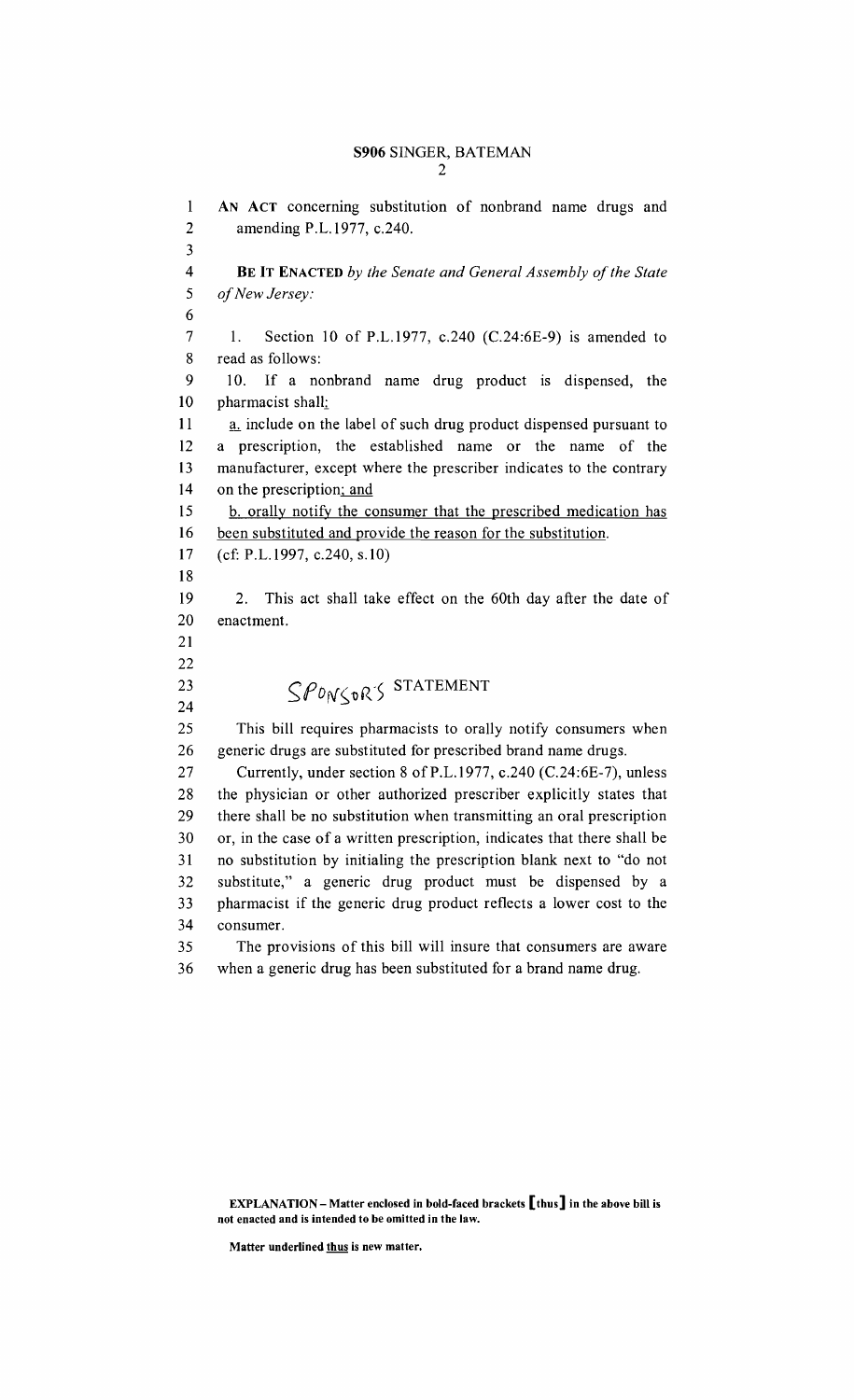### SENATE HEALTH, HUMAN SERVICES AND SENIOR CITIZENS COMMITTEE

#### STATEMENT TO

#### **SENATE, No. 906**

with committee amendments

# **STATE OF NEW JERSEY**

#### DATED: OCTOBER 27,2008

The Senate Health, Human Services and Senior Citizens Committee reports favorably and with amendments Senate Bill No. 906.

As amended by committee, this bill requires pharmacists to include on the label of such drug product dispensed pursuant to a prescription, the name of the brand name drug for which the substitution is made and the name of the generic drug. The information shall be in the following form, with the generic name and brand name inserted as appropriate: "------ Generic for ------".

Currently, under section 8 ofP.L.1977, c.240 (C.24:6E-7), unless the physician or other authorized prescriber explicitly states that there shall be no substitution when transmitting an oral prescription or, in the case of a written prescription, indicates that there shall be no substitution by initialing the prescription blank next to "do not substitute," a generic drug product must be dispensed by a pharmacist if the generic drug product reflects a lower cost to the consumer.

The provisions of this bill will insure that consumers are aware when a generic drug has been substituted for a brand name drug.

The committee amended the bill to delete the requirement that the pharmacist orally notify the consumer about the substitution, and to specify, instead, that the pharmacist include on the label of the drug product the name of the brand name drug for which the substitution is made and the name of the generic drug.